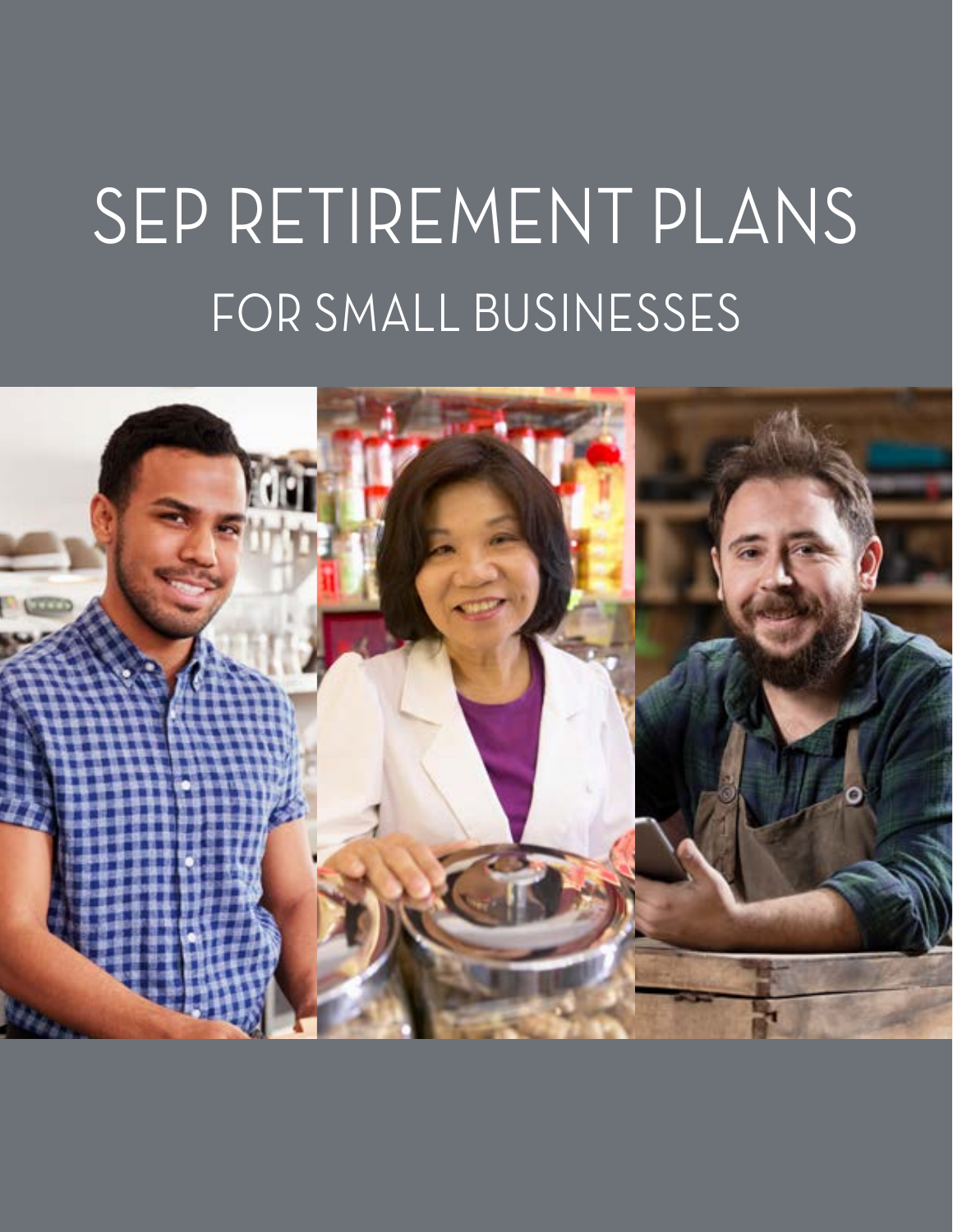*SEP Retirement Plans for Small Businesses* is a joint project of the U.S. Department of Labor's Employee Benefits Security Administration (EBSA) and the Internal Revenue Service.

To view this and other EBSA publications, visit the agency's [website](https://www.dol.gov/agencies/ebsa/about-ebsa/our-activities/resource-center/publications).

To order publications or speak with a benefits advisor, contact EBSA [electronically](https://www.askebsa.dol.gov). Or call toll free: 866-444-3272

This material will be made available in alternative format to persons with disabilities upon request: Voice phone: (202) 693-8664 TTY: (202) 501-3911

This booklet constitutes a small entity compliance guide for purposes of the Small Business Regulatory Enforcement Fairness Act of 1996.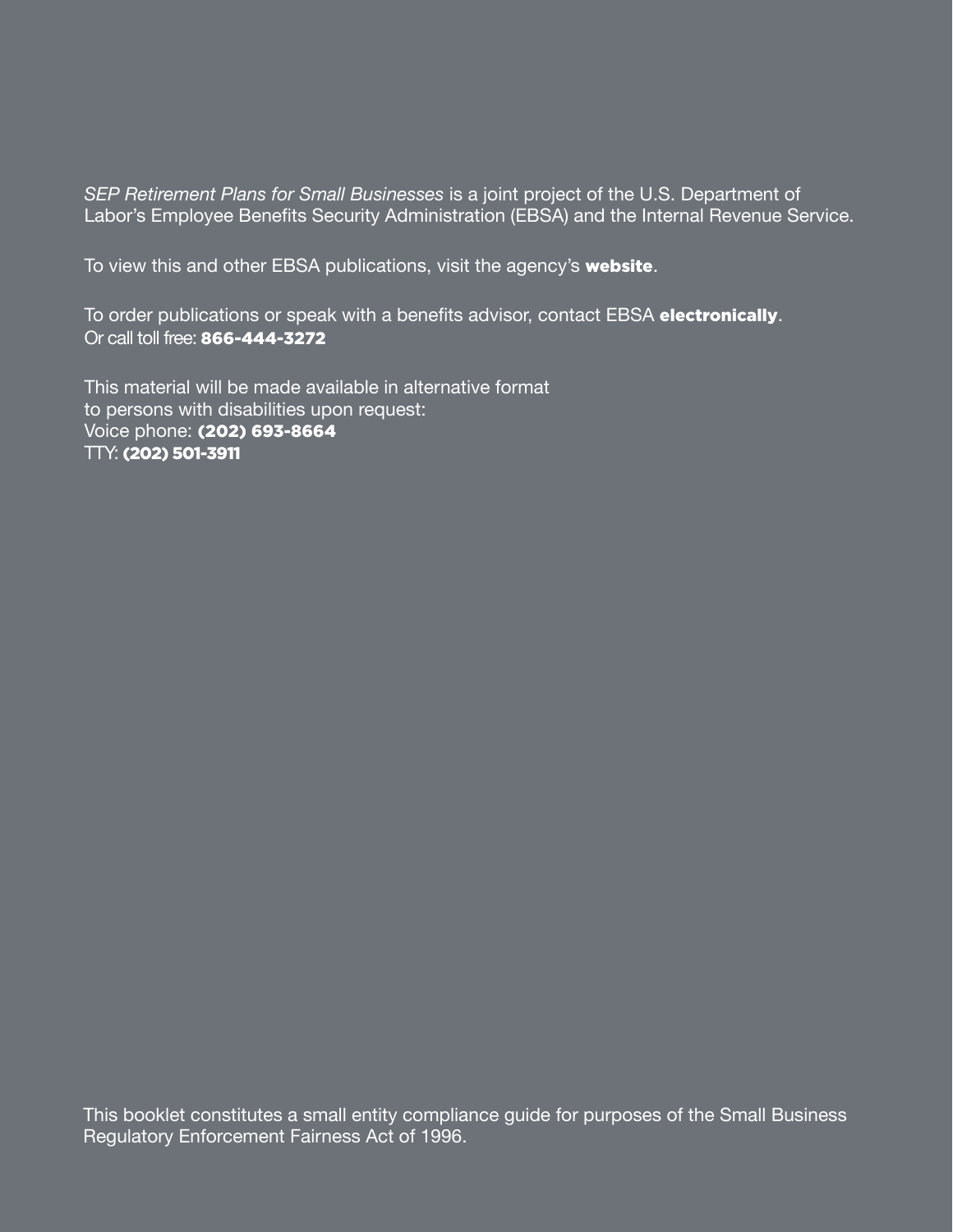

# Looking for an easy and low-cost retirement plan? Why not consider a SEP?

Simplified Employee Pension (SEP) plans can provide a significant source of income at retirement by allowing employers to set aside money in retirement accounts for themselves and their employees. Under a SEP, an employer contributes directly to traditional individual retirement accounts (SEP-IRAs) for all employees (including themselves). A SEP is easier to set up and has lower operating costs than a conventional retirement plan and allows for a contribution of up to 25 percent of each employee's pay.

# Advantages of a SEP

- Contributions to a SEP are tax deductible and your business pays no taxes on the earnings on the investments.
- $\blacksquare$  You are not locked into making contributions every year. In fact, you decide each year whether, and how much, to contribute to your employees' SEP-IRAs.
- Generally, you do not have to file any documents with the government.
- Sole proprietors, partnerships, and corporations, including S corporations, can set up SEPs.
- You may be eligible for a tax credit of up to \$500 per year for each of the first 3 years for the cost of starting the plan.
- $\blacksquare$  Administrative costs are low.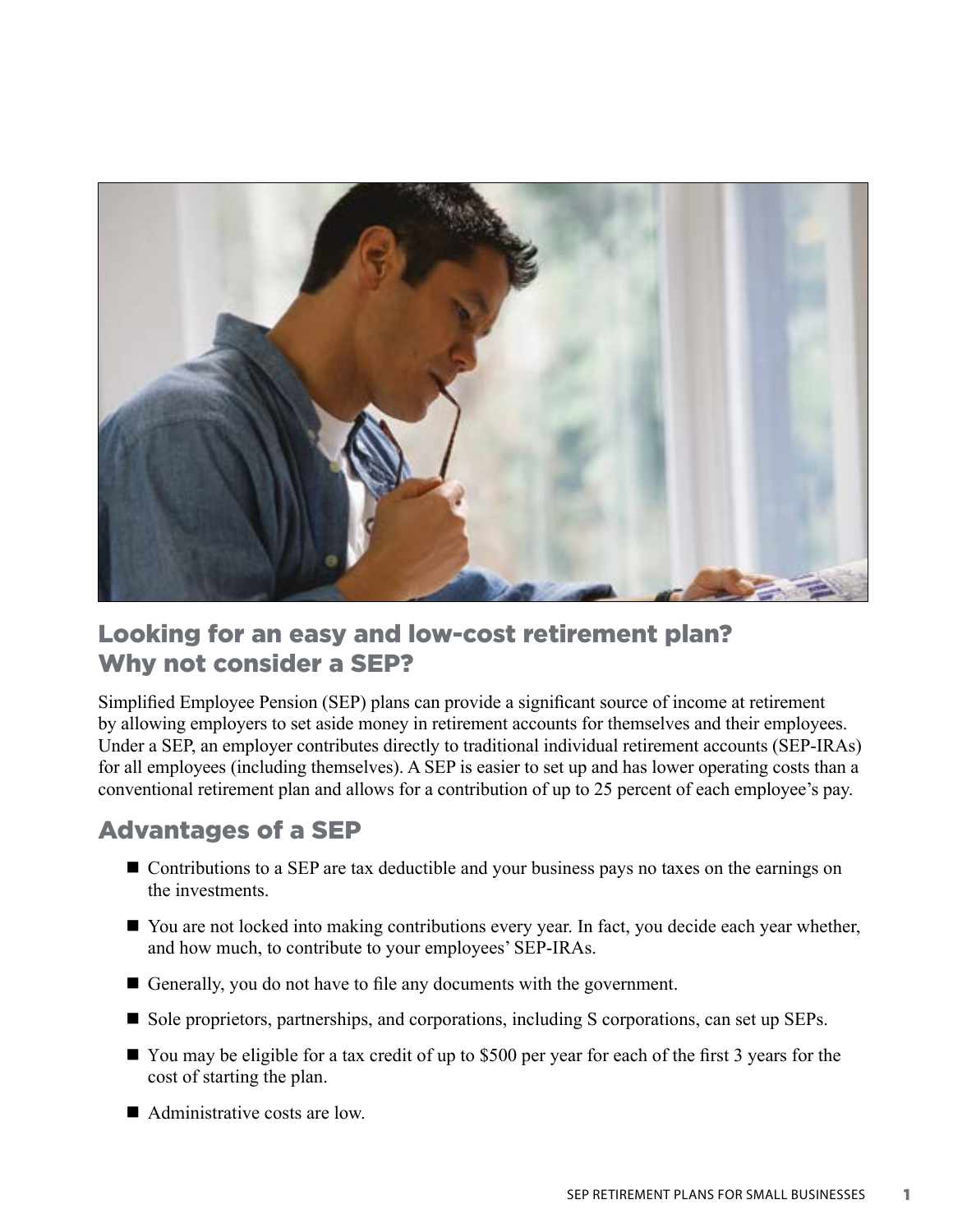As you read this booklet, here are some definitions you will find helpful:

**Employee** – An "employee" is not only someone who works for you, but also includes you if you receive compensation from the business. In other words, you can contribute to a SEP-IRA on your own behalf. The term also includes employees of certain other businesses you and/or your family own and certain leased employees.

**Eligible Employee** – An eligible employee is an employee who:

- 1. Is at least age 21, and
- 2. Has performed service for you in at least 3 of the last 5 years.

All eligible employees must participate in the plan, including part-time employees, seasonal employees, and employees who die or terminate employment during the year.

Your SEP may also cover the following employees, but there is no requirement to cover them:

- $\blacksquare$  Employees covered by a collective bargaining agreement, if retirement benefits in the collectively bargained plan were the subject of good faith bargaining;
- Nonresident alien employees who did not earn income from you; or
- $\blacksquare$  Employees who received less than \$600 in compensation during the year (subject to cost-ofliving adjustments).

**Compensation** – The term generally includes the pay an employee received from you for a year's work. As the owner/employee, your compensation is the pay you received from the company. You must follow the definition of compensation included in your plan document.

# Establishing The Plan

There are just a few simple steps to establish a SEP.

**Step 1:** Contact a retirement plan professional or a representative of a financial institution that offers retirement plans and choose the IRS model SEP, Form 5305-SEP, S*implified Employee Pension – Individual Retirement Accounts Contribution Agreement*, or another plan document offered by the financial institution. (See **Resources** below for a link to the Form 5305-SEP.)

Choosing a financial institution to maintain your SEP is one of the most important decisions you will make, since that entity becomes a trustee to the plan. Trustees work with employers and agree to:

- $\blacksquare$  Receive and invest contributions, and
- Provide each participant with a notice of employer contributions made each year and the value of his/her SEP-IRA at the end of the year.

Trustees of SEP-IRAs are generally banks, mutual funds, insurance companies that issue annuity contracts, and certain other financial institutions that have been approved by the IRS.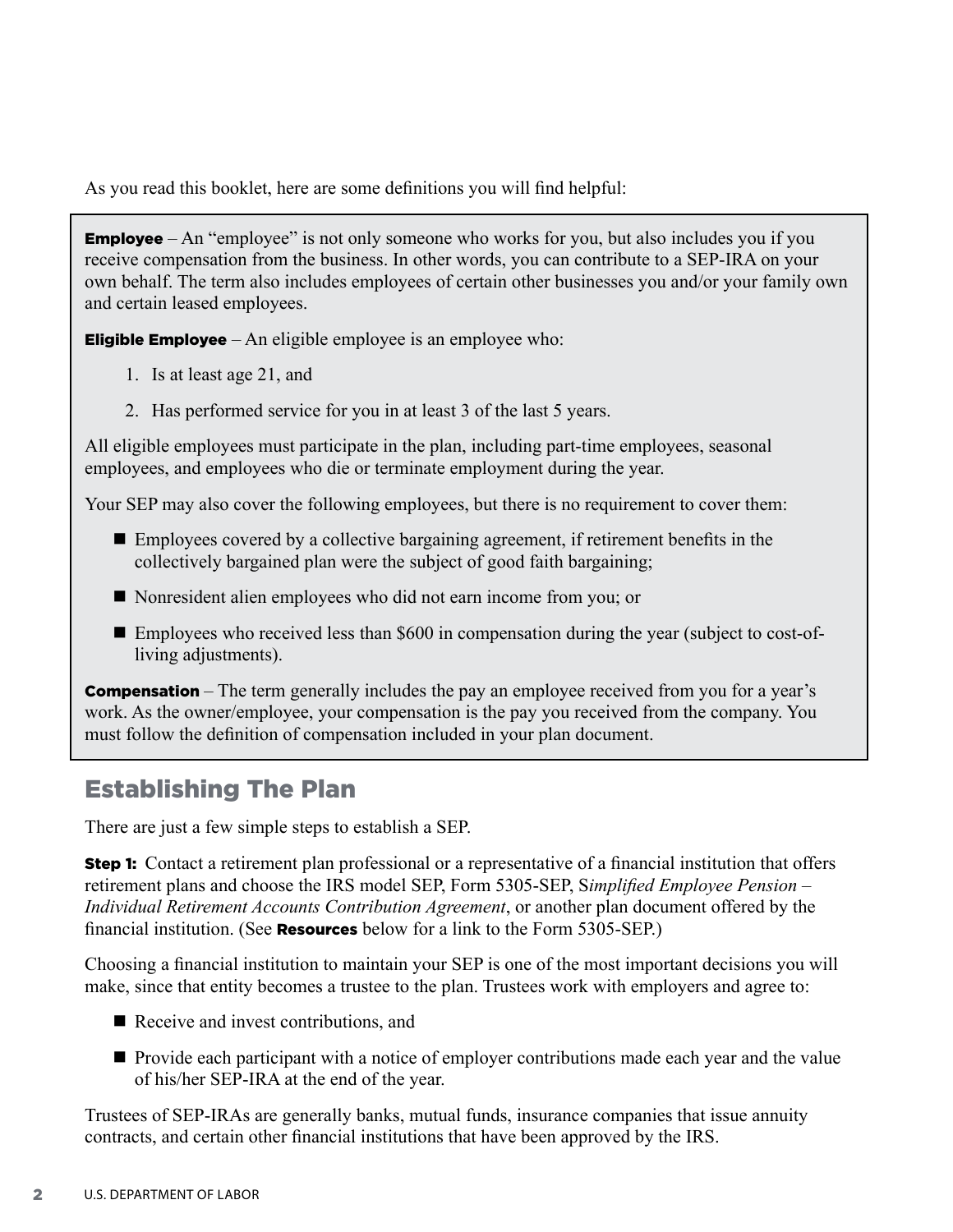**Step 2:** Complete and sign Form 5305-SEP (or other plan document if not using the IRS model form). Regardless of the SEP document you choose, it will include the name of the employer, the requirements for employee participation, and a written allocation formula for the employer's contribution. When it is completed and signed, this form becomes the plan's basic legal document, describing your employees' rights and benefits. Do not send it to the IRS; instead, use it as a reference since it sets out the plan terms (for example, eligible employees, compensation, and employer contributions).

A SEP may be established as late as the due date (including extensions) of the company's income tax return for the year you want to establish the plan. For example, if your business's fiscal year (a corporate entity) ends on December 31 and you filed for the automatic 6-month extension, the company's tax return for the year ending December 31, 2019, would be due on October 15, 2020, allowing you to make the initial SEP contribution no later than October 15, 2020.

**Step 3:** Give your employees a copy of the Form 5305-SEP (or other plan document if



not using the IRS model form) and its instructions, along with certain information about SEP-IRAs (described in Employee Communications below). The model SEP is not considered adopted until each employee is provided with a written statement explaining that:

- 1. A SEP-IRA may provide different rates of return and contain different terms than other IRAs the employee may have;
- 2. The administrator of the SEP will provide a copy of any amendment within 30 days of the effective date, along with a written explanation of its effects; and
- 3. Participating employees will receive a written report of employer contributions made to their SEP-IRAs by January 31 of the following year.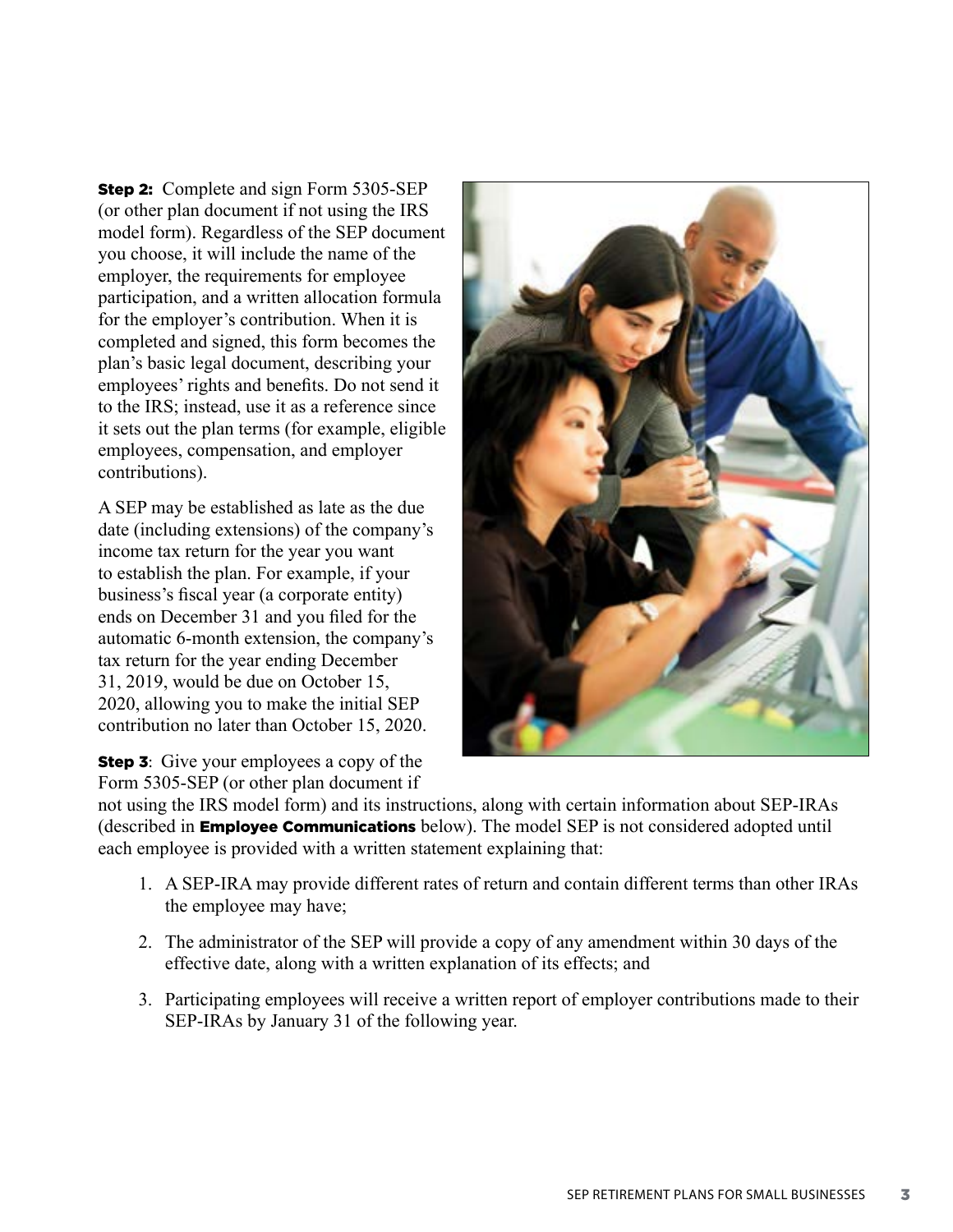

# Operating The Plan

Once in place, a SEP is simple to operate. Your trustee will take care of depositing the contributions, investments, annual statements, and any required filings with the IRS. You will need to ensure that your plan is kept current with the law.

## Contributions to SEP-IRAs

Your obligation is to forward contributions to your financial institution/trustee for those employees who participate as described in your plan document. You will want to keep your financial institution aware of any changes in the status of those employees in the plan. As you hire new employees, for instance, you will include them in the SEP if they satisfy the eligibility criteria described in the plan.

Your contributions to each employee's SEP-IRA for a year cannot exceed the lesser of 25 percent of the employee's compensation for the year or a dollar amount that is subject to cost-of-living adjustments. The dollar amount is \$56,000 for 2019 and \$57,000 for 2020. These limits apply to your total contributions to this plan and any other defined contribution plans (other SEP, 401(k), 403(b), profit sharing, or money purchase plan) you have.

You do not have to contribute every year. When you contribute, you must contribute to the SEP-IRAs of all participants who performed work for your business during the year for which the contributions are made, even participants who die or terminate employment before the contributions are made.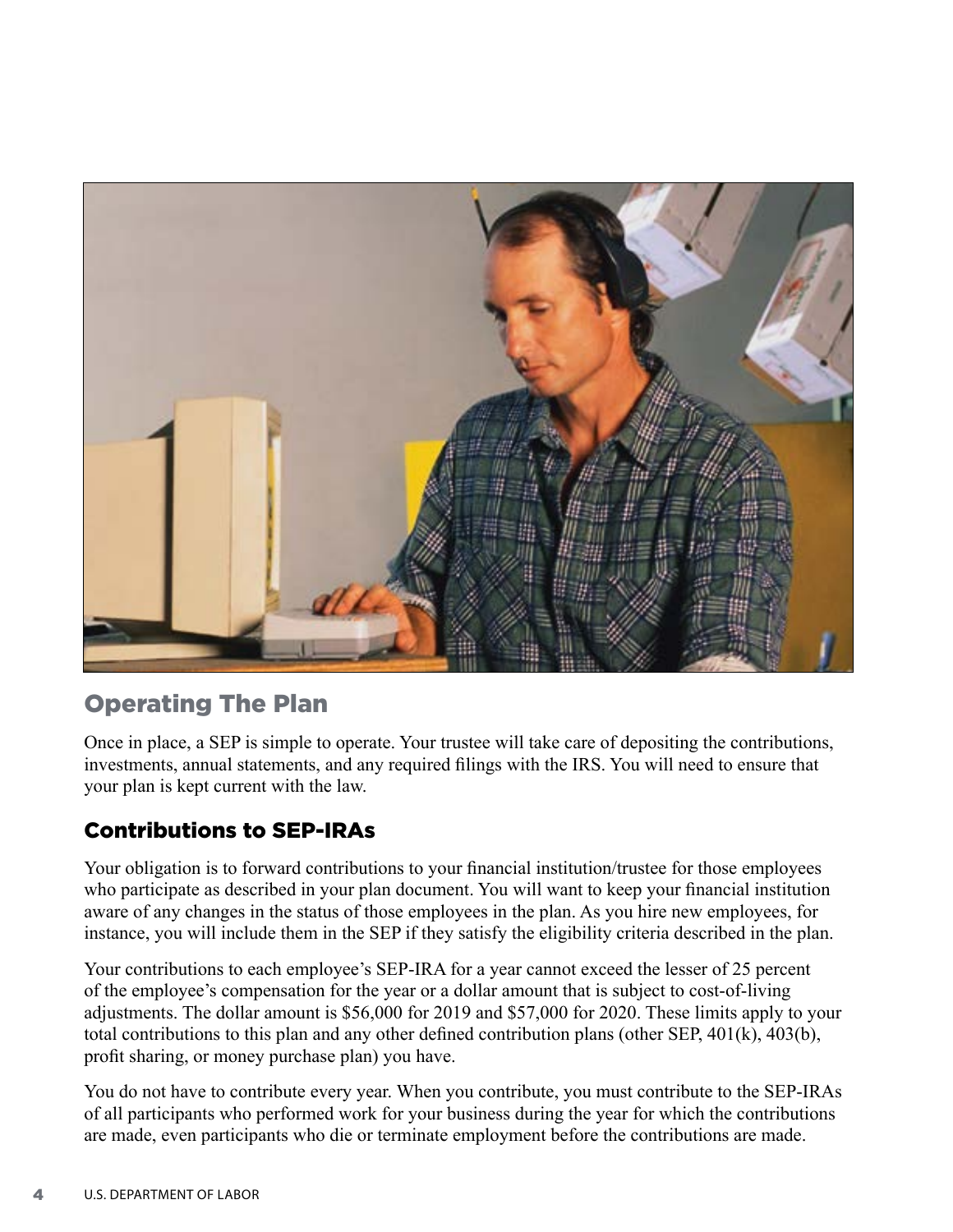Contributions for all participants generally must be uniform – for example, the same percentage of compensation.

Employee salary reduction contributions cannot be made under a SEP.

There are special rules if you are a self-employed individual. For more information on the deduction limitations for self-employed individuals, see IRS Publication 560, *Retirement Plans for Small Business (SEP, SIMPLE, and Qualified Plans)*.

## How Does a SEP Work?

Quincy Company decides to establish a SEP for its employees. Quincy has chosen a SEP because its industry is cyclical in nature, with good times and down times. In good years, Quincy can make larger contributions for its employees, and in down times it can reduce the amount. Quincy knows that under a SEP, the contribution rate (whether large or small) must be uniform for all employees. The financial institution that Quincy has selected to be the trustee for its SEP has several investment funds from which the Quincy employees can choose. Individual employees have the opportunity to divide their employer's contributions to their SEP-IRAs among the funds made available to Quincy's employees.

## Employee Communications

When employees participate in a SEP, they must receive certain key disclosure documents from you and the financial institution:

- You must give employees a copy of IRS Form 5305-SEP and its instructions (or other document that was used to establish the plan). When new employees become eligible to participate in the plan, they also must receive a copy of the plan.
- $\blacksquare$  You must also provide a written statement containing information about the terms of the SEP, how changes are made to the plan, and when employees are to receive information about contributions to their accounts. (See Step 3 above.)
- n In addition to the information above, the financial institution provides an annual statement for each participant's SEP-IRA, reporting the fair market value of that account.
- $\blacksquare$  The financial institution also gives participating employees a copy of the annual statement filed with the IRS containing contribution and fair market value information. (See Reporting to the Government below.)
- n When an employee participating in the plan receives distributions from their account, the financial institution sends that employee a copy of the form that is filed with the IRS for the individual's distribution. (See **Reporting to the Government** below.)
- $\blacksquare$  The financial institution should notify the participant by January 31 of each year when a minimum distribution is required. (See **Distributions** below.)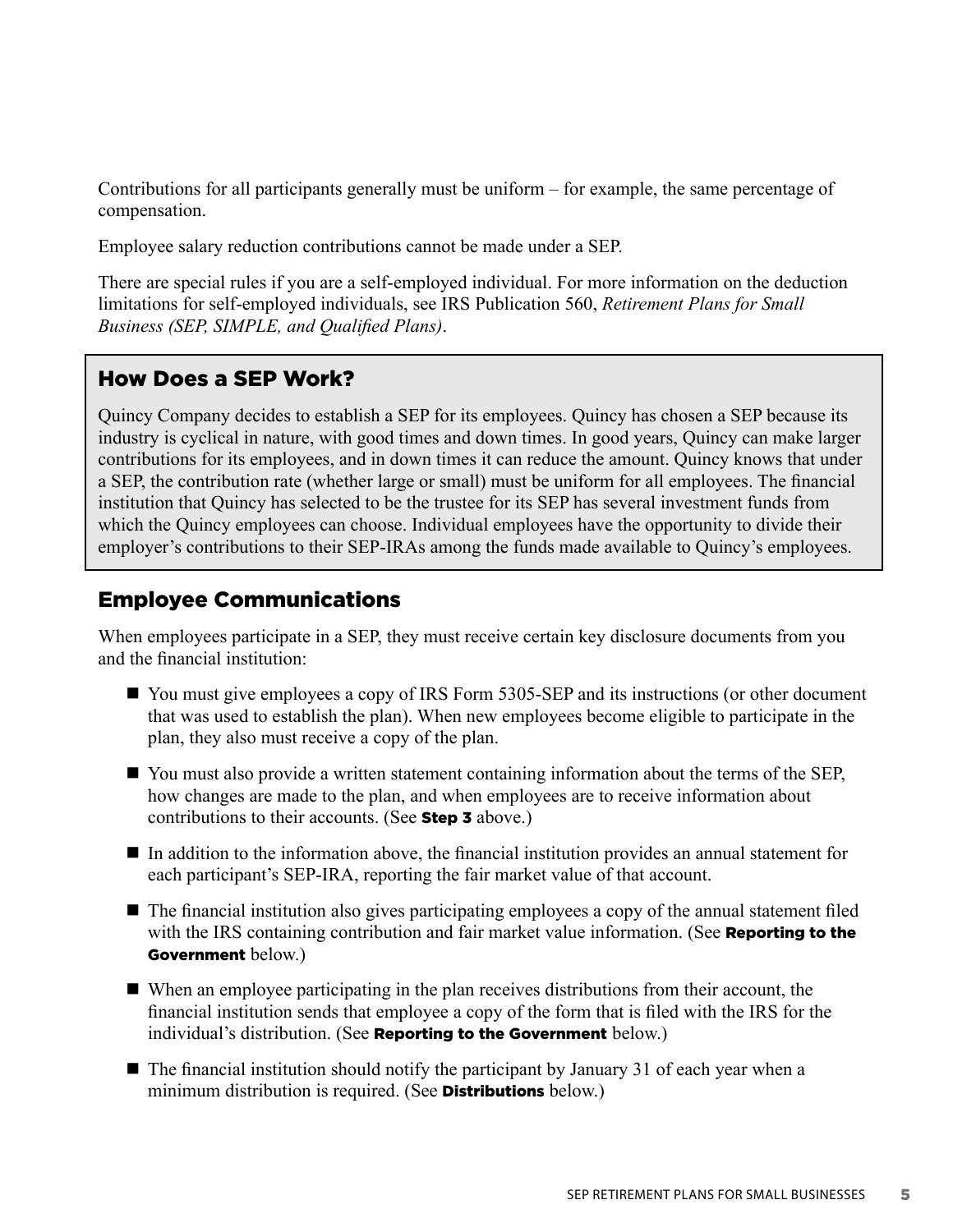## Reporting to the Government

SEPs generally are not required to file annual financial reports with the Federal Government. SEP-IRA contributions are not included on the Form W-2, *Wage and Tax Statement.*

The financial institution/trustee handling employees' SEP-IRAs provides the IRS and participating employees with an annual statement containing contribution and fair market value information on Form 5498, *IRA Contribution Information*.

Your financial institution also will report on Form 1099-R, *Distributions From Pensions, Annuities, Retirement or Profit-Sharing Plans, IRAs, Insurance Contracts, etc.,* any distributions it makes from participating employees' accounts. The Form 1099-R is sent to those receiving distributions and to the IRS.

## **Distributions**

Participants cannot take loans from their SEP-IRAs.

However, participants can make withdrawals at any time. These monies can be rolled over tax-free to another SEP-IRA, to a traditional IRA, or to another employer's qualified retirement plan (provided the other plan allows rollovers). Money withdrawn from a SEP-IRA (and not rolled over to another plan) is subject to income tax for the year in which an employee receives a distribution. If an employee withdraws money from a SEP-IRA before age 59 1/2, a 10 percent additional tax generally applies.

As with other traditional IRAs, participants in a SEP-IRA must begin withdrawing a specific minimum amount from their accounts by April 1 of the year following the year the participant reaches age 70 1/2. For the year following the year in which a participant reaches age 70 1/2, they must withdraw an *additional* required minimum distribution amount by December 31 of that year and annually thereafter. The financial institution/trustee should notify the participant by January 31 of each year when a minimum distribution is required. (For further details regarding the required minimum distribution amount, see IRS Publication 590-B, *Distributions from Individual Retirement Arrangements (IRAs)*.)

## Monitoring the Trustee

As the plan sponsor, you should monitor the financial institution/trustee to assure that it is doing everything it is required to do. You should also ensure that the trustee's fees are reasonable for the services it is providing. If the trustee is not doing its job properly, or if its fees are not reasonable, you should consider replacing the trustee.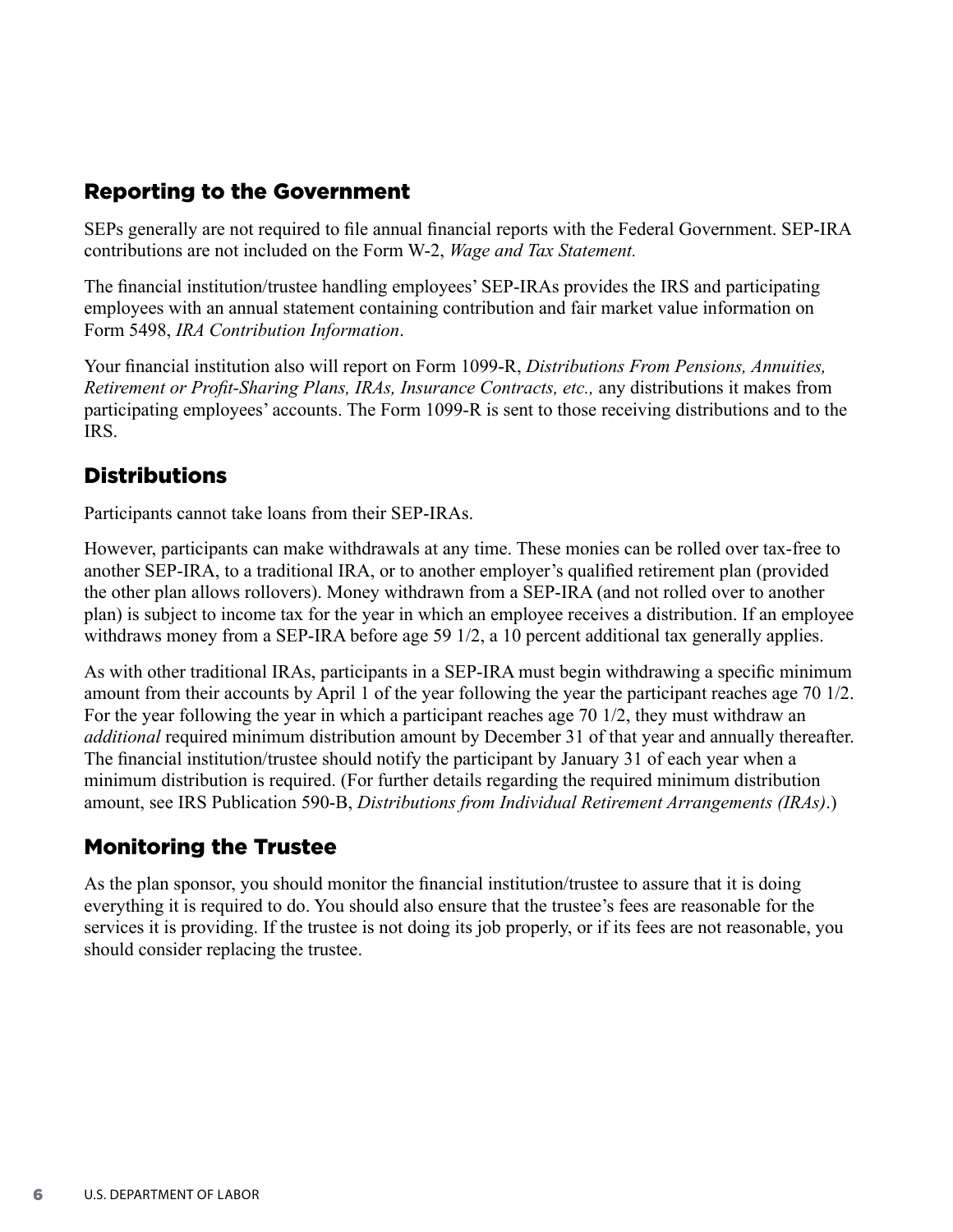# Terminating The Plan

Although SEPs are established with the intention of continuing indefinitely, the time may come when a SEP no longer suits the purposes of your business. If that happens, consult with your financial institution to determine if another type of retirement plan might be a better alternative.

To terminate a SEP, notify the financial institution that you will not make a contribution for the next year and that you want to terminate the contract or agreement. Although not mandatory, it is a good idea to notify your employees that the plan will be discontinued. You do not need to give any notice to the IRS that the SEP has been terminated.

# Mistakes… And How to Correct Them

Even with the best of intentions, mistakes in plan operation can happen. The U.S. Department of Labor and the IRS have correction programs to help employers with SEPs correct plan errors, protect participants' interests, and keep the plan's tax benefits. These programs are structured to encourage early error correction.

Ongoing review makes it easier to spot and correct mistakes in plan operations. See the **Resources** section for further information.

## Your SEP — A Quick Review

- $\blacksquare$  Choose a financial institution to set up your SEP.
- $\blacksquare$  Sign the agreement; set up the SEP-IRAs.
- $\blacksquare$  Inform your employees about the plan.
- $\blacksquare$  Deposit contributions by the due date of your tax return.
- $\blacksquare$  Monitor your financial institution/trustee.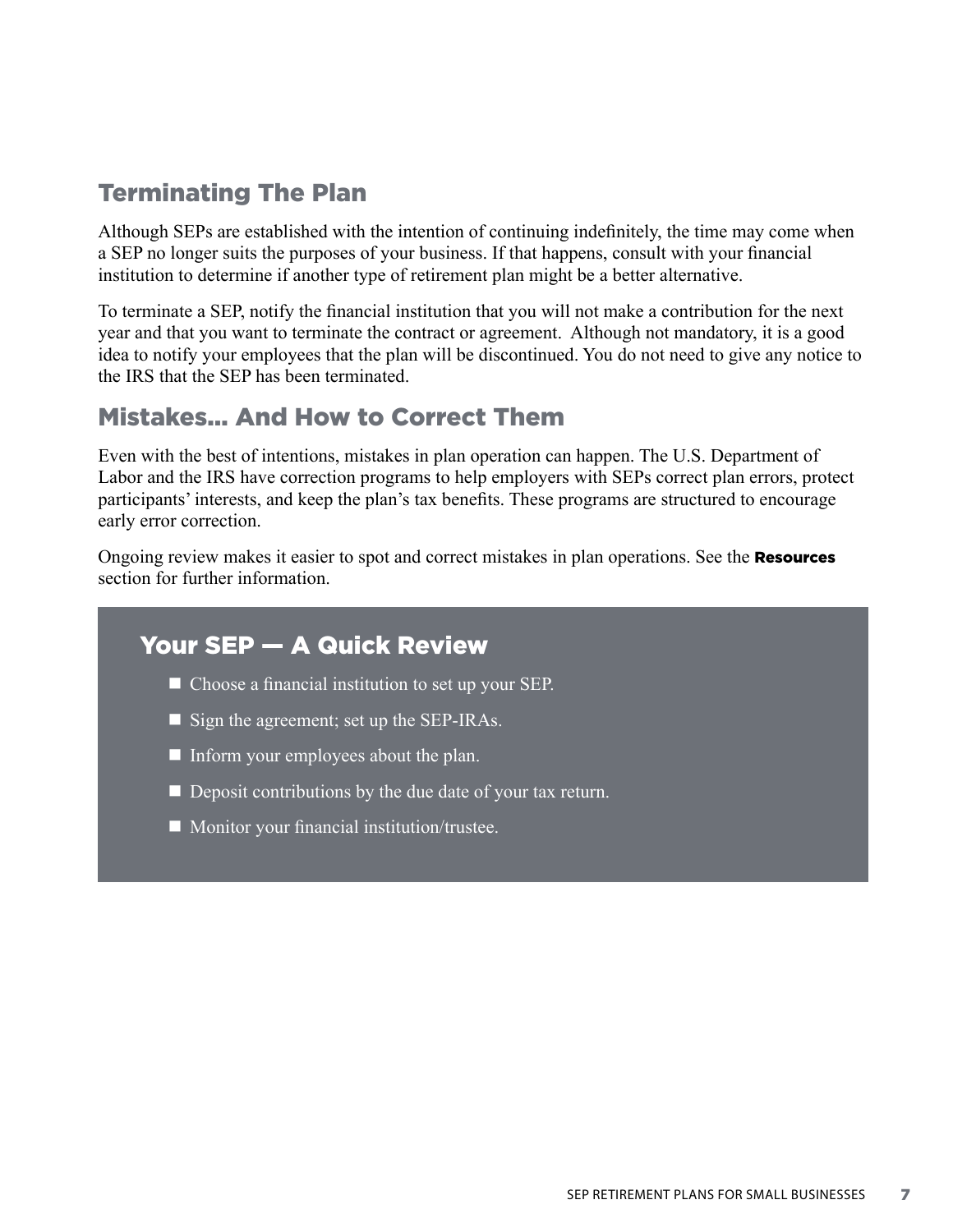## Resources

To find this publication and more information on retirement plans, visit:

#### *The U.S. Department of Labor's Employee Benefits Security Administration*

- **Nain site**
- **n** [Information for small businesses](https://www.dol.gov/agencies/ebsa/employers-and-advisers/small-business)
- $\blacksquare$  [Retirement savings information for employers and employees](https://www.savingmatters.dol.gov)

#### *Internal Revenue Service*

- **Nain site**
- $\blacksquare$  [Guidance for maintaining your SEP retirement plan](http://www.IRS.gov/retirement-plans/plan-sponsor/small-business-retirement-plan-resources)
- $Form 5305-SEP$
- [Retirement Plans Startup Costs Tax Credit](http://www.IRS.gov/retirement-plans/retirement-plans-startup-costs-tax-credit)
- **N** [SEP Plan Fix-It Guide](http://www.IRS.gov/retirement-plans/sep-fix-it-guide-common-problems-real-solutions)

In addition, the following jointly developed publications are available on the DOL and IRS websites or can be ordered **[electronically](https://www.askebsa.dol.gov)** or by calling toll free: **866-444-3272**.

- *Choosing a Retirement Solution for Your Small Business*, Publication 3998, provides an overview of retirement plans available to small businesses.
- 401(k) Plans for Small Businesses, Publication 4222, provides detailed information regarding the establishment and operation of a 401(k) plan.
- *Adding Automatic Enrollment to Your 401(k) Plan*, Publication 4721, explains how to add automatic enrollment to your existing 401(k) plan.
- *Automatic Enrollment 401(k) Plans for Small Businesses*, Publication 4674, explains a type of retirement plan that allows small businesses to increase plan participation.
- *Payroll Deduction IRAs for Small Businesses*, Publication 4587, describes an arrangement that is an easy way for businesses to give employees an opportunity to save for retirement.
- *Profit Sharing Plans for Small Businesses*, Publication 4806, describes a flexible way for businesses to help employees save for retirement.
- *SIMPLE IRA Plans for Small Businesses*, Publication 4334, describes a type of retirement plan designed especially for small businesses.

#### *For business owners with a plan*

■ *Retirement Plan Correction Programs*, Publication 4224, briefly describes the IRS and DOL voluntary correction programs.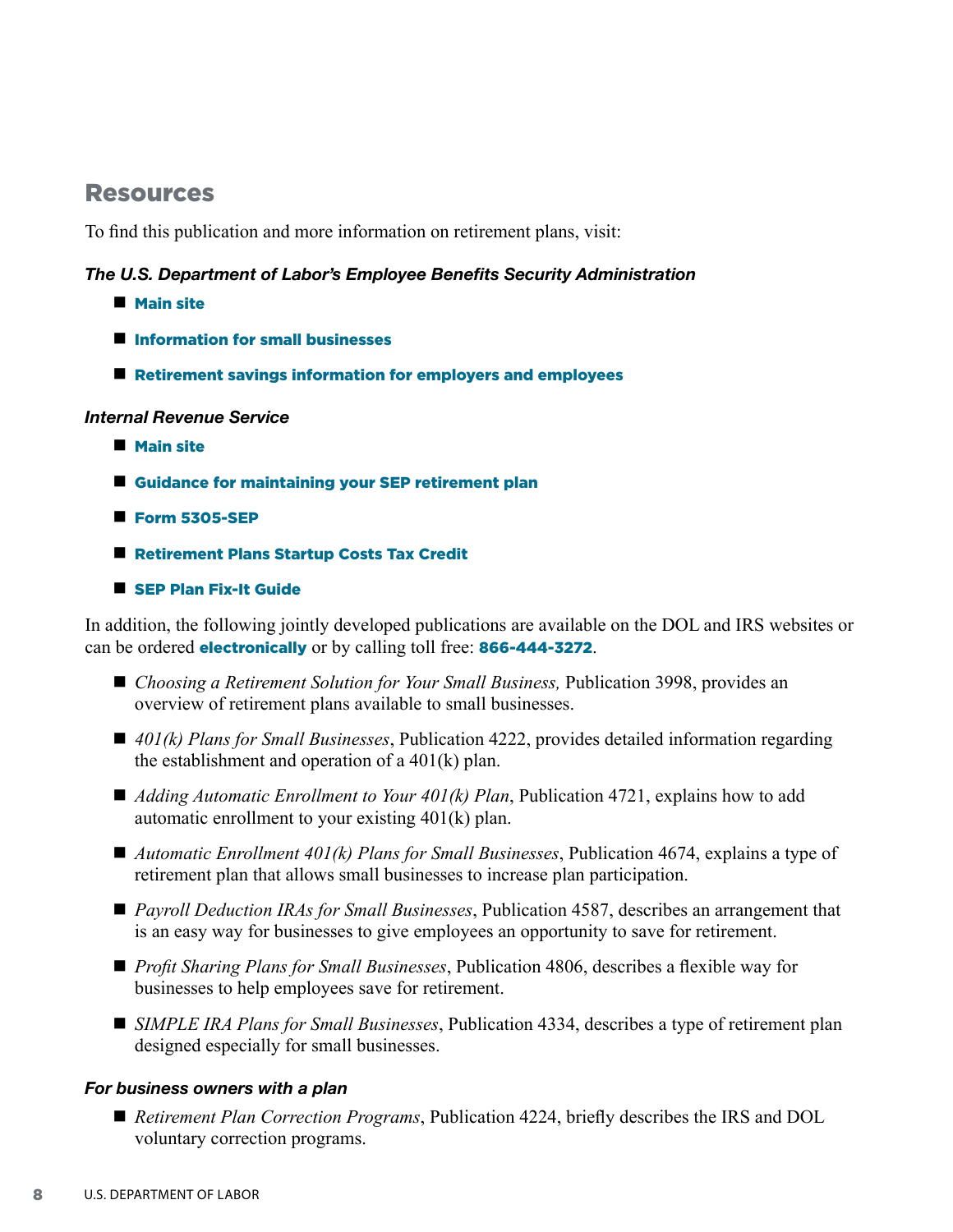## Related materials available from DOL

DOL sponsors an interactive website – the **[Small Business Retirement Savings Advisor](https://webapps.dol.gov/elaws/ebsaplan.htm)** – that encourages small business owners to choose the appropriate retirement plan for their businesses and provides resources on maintaining plans.

## Related materials available from the IRS

- *Retirement Plans for Small Business (SEP, SIMPLE, and Qualified Plans)*, Publication 560
- *Contributions to Individual Retirement Arrangements (IRAs)*, Publication 590-A
- *Distributions from Individual Retirement Arrangements (IRAs)*, Publication 590-B
- *Have you had your Check-up this year? for Retirement Plans, Publication 3066*
- *SEP Checklist*, Publication 4285
- *Lots of Benefits*, Publication 4118
- *The IRS Retirement Plans Product Guide*, Publication 4460

To view these related publications, go to the IRS's **[website](https://www.irs.gov/retirement-plans/retirement-plan-forms-and-publications)**.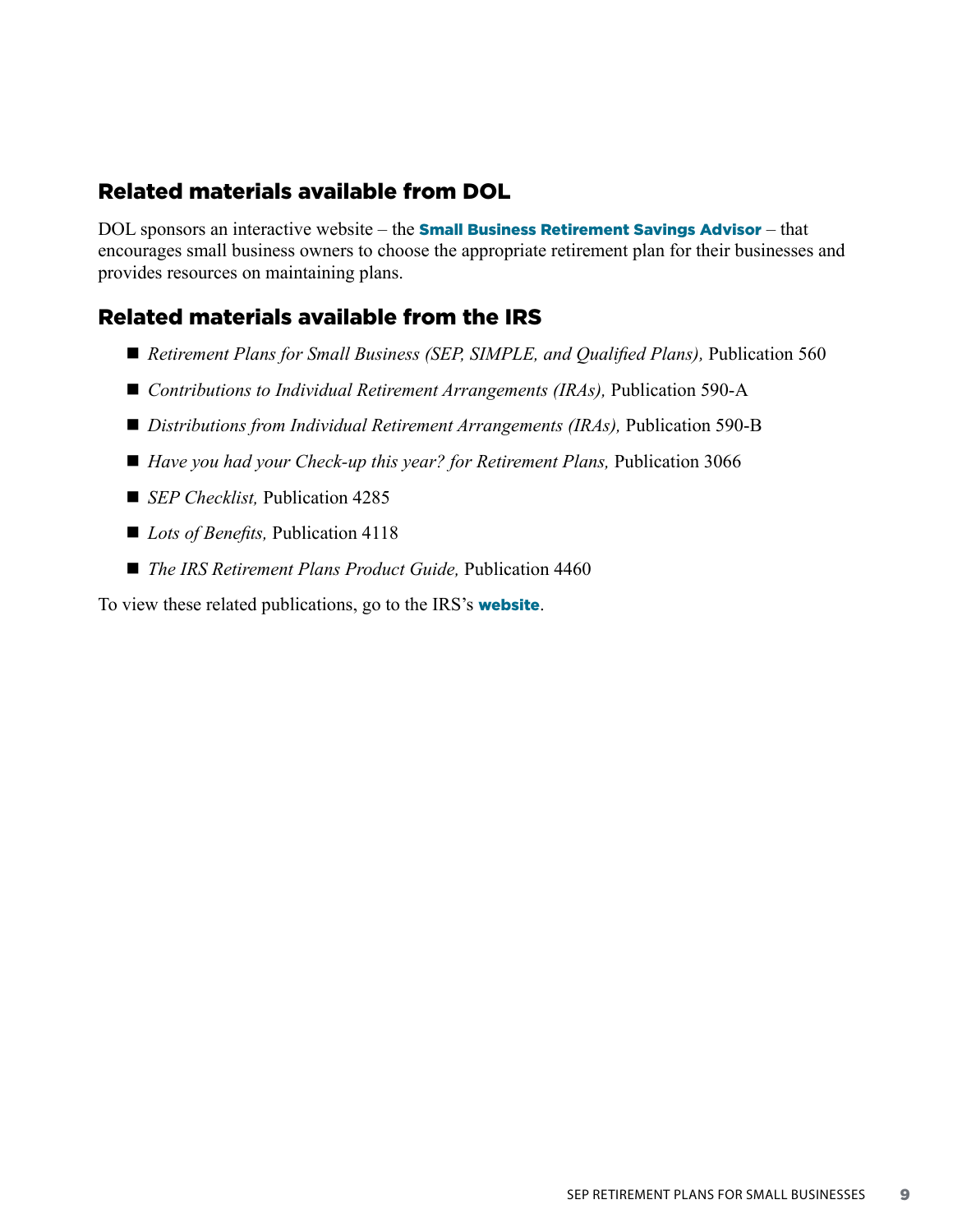5305-SEP (Rev. December 2004)

### Simplified Employee Pension—Individual Retirement Accounts Contribution Agreement

Department of the Treasury **(Under section 408(k) of the Internal Revenue Code)** with the Internal Internal Revenue Service Internal Revenue Service

OMB No. 1545-0499 **Do not** file

makes the following agreement under section 408(k) of the (Name of employer) Internal Revenue Code and the instructions to this form.

#### **Article I—Eligibility Requirements** (check applicable boxes—see instructions)

employee pension (SEP) **dia divides does not** include employees covered under a collective bargaining agreement, □ includes □ does not include certain nonresident aliens, and □ includes □ does not include employees whose total The employer agrees to provide discretionary contributions in each calendar year to the individual retirement account or individual retirement annuity (IRA) of all employees who are at least \_\_\_\_\_\_\_\_\_\_\_ years old (not to exceed 21 years old) and have performed services for the employer in at least \_\_\_\_\_\_\_\_\_ years (not to exceed 3 years) of the immediately preceding 5 years. This simplified compensation during the year is less than \$450\*.

#### **Article II—SEP Requirements** (see instructions)

The employer agrees that contributions made on behalf of each eligible employee will be:

- **A.** Based only on the first \$205,000\* of compensation.
- **B.** The same percentage of compensation for every employee.
- **C.** Limited annually to the smaller of \$41,000\* or 25% of compensation.
- **D.** Paid to the employee's IRA trustee, custodian, or insurance company (for an annuity contract).

Employer's signature and date Name and title Name and title

#### **Instructions**

*Section references are to the Internal Revenue Code unless otherwise noted.* 

#### **Purpose of Form**

Form 5305-SEP (Model SEP) is used by an employer to make an agreement to provide benefits to all eligible employees under a simplified employee pension (SEP) described in section 408(k).

Do not file Form 5305-SEP with the IRS. Instead, keep it with your records.

For more information on SEPs and IRAs, see Pub. 560, Retirement Plans for Small Business (SEP, SIMPLE, and Qualified Plans), and Pub. 590, Individual Retirement Arrangements (IRAs).

#### **Instructions to the Employer**

**Simplified employee pension.** A SEP is a written arrangement (a plan) that provides you with an easy way to make contributions toward your employees' retirement income. Under a SEP, you can contribute to an employee's traditional individual retirement account or annuity (traditional IRA). You make contributions directly to an IRA set up by or for each employee with a bank, insurance company, or other qualified financial institution. When using Form 5305-SEP to establish a SEP, the IRA must be a Model traditional IRA established on an IRS form or a master or prototype traditional IRA for which the IRS has issued a favorable opinion letter. You may not make SEP contributions to a Roth IRA or a SIMPLE IRA. Making the agreement on Form 5305-SEP does not establish an employer IRA described in section 408(c).

**When not to use Form 5305-SEP.** Do not use this form if you:

1. Currently maintain any other qualified retirement plan. This does not prevent you from maintaining another SEP.

2. Have any eligible employees for whom IRAs have not been established.

3. Use the services of leased employees (described in section 414(n)).

4. Are a member of an affiliated service group (described in section 414(m)), a controlled group of corporations (described in section 414(b)), or trades or businesses under common control (described in sections 414(c) and 414(o)), unless all eligible employees of all the members of such groups, trades, or businesses participate in the SEP.

5. Will not pay the cost of the SEP contributions. Do not use Form 5305-SEP for a SEP that provides for elective employee contributions even if the contributions are made under a salary reduction agreement. Use Form 5305A-SEP, or a nonmodel SEP.

**Note.** *SEPs permitting elective deferrals cannot be established after 1996.* 

**Eligible employees.** All eligible employees must be allowed to participate in the SEP. An eligible employee is any employee who: (1) is at least 21 years old, and (2) has performed "service" for you in at least 3 of the immediately preceding 5 years. You can establish less restrictive eligibility requirements, but not more restrictive ones.

Service is any work performed for you for any period of time, however short. If you are a member of an affiliated service group, a controlled group of corporations, or trades or businesses under common control, service includes any work performed for any period of time for any other member of such group, trades, or businesses.

**Excludable employees.** The following employees do not have to be covered by the SEP: (1) employees covered by a collective bargaining agreement whose retirement benefits were bargained for in good faith by you and their union, (2) nonresident alien employees who did not earn U.S. source income from you, and (3) employees who received less than \$450\* in compensation during the year.

**Contribution limits.** You may make an annual contribution of up to 25% of the employee's compensation or \$41,000\* whichever is less. Compensation, for this purpose, does not include employer contributions to the SEP or the employee's compensation in excess of \$205,000\*. If you also maintain a salary reduction SEP, contributions to the two SEPs together may not exceed the smaller of \$41,000\* or 25% of compensation for any employee.

You are not required to make contributions every year, but when you do, you must contribute to the SEP-IRAs of all eligible employees who actually performed services during the year of the contribution. This includes eligible employees who die or quit working before the contribution is made.

Contributions cannot discriminate in favor of highly compensated employees. Also, you may not integrate your SEP contributions with, or offset them by, contributions made under the Federal Insurance Contributions Act (FICA).

If this SEP is intended to meet the top-heavy minimum contribution rules of section 416, but it does not cover all your employees who participate in your salary reduction SEP, then you must make minimum contributions to IRAs established on behalf of those employees.

**Deducting contributions.** You may deduct contributions to a SEP subject to the limits of section 404(h). This SEP is maintained on a calendar year basis and contributions to the

*<sup>\*</sup> For 2005 and later years, this amount is subject to annual cost-of-living adjustments. The IRS announces the increase, if any, in a news release, in the Internal Revenue Bulletin, and on the IRS website at* [www.irs.gov](http:www.irs.gov).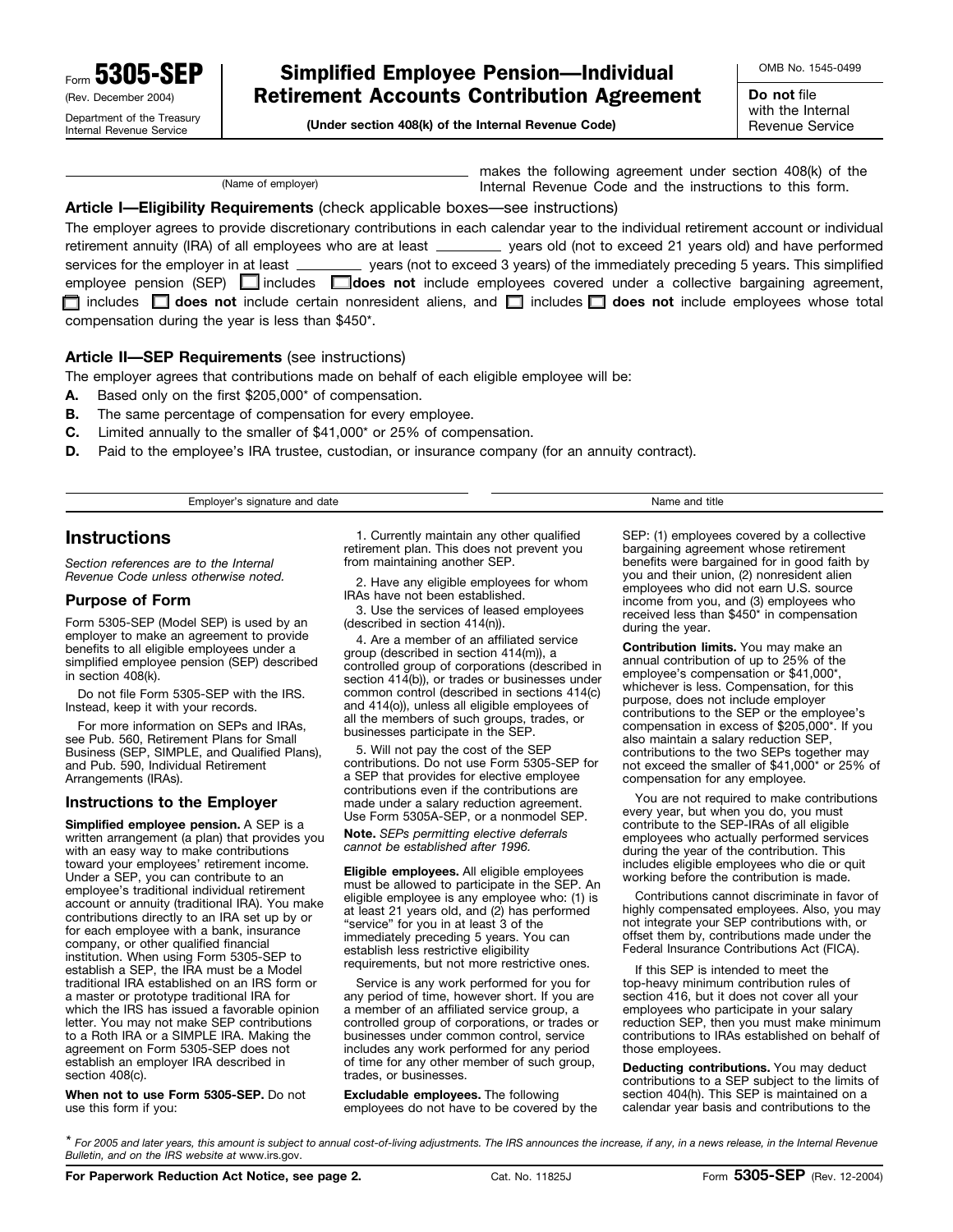SEP are deductible for your tax year with or within which the calendar year ends. Contributions made for a particular tax year must be made by the due date of your income tax return (including extensions) for that tax year.

**Completing the agreement.** This agreement is considered adopted when:

• IRAs have been established for all your eligible employees;

• You have completed all blanks on the agreement form without modification; and

• You have given all your eligible employees the following information:

1. A copy of Form 5305-SEP.

2. A statement that traditional IRAs other than the traditional IRAs into which employer SEP contributions will be made may provide different rates of return and different terms concerning, among other things, transfers and withdrawals of funds from the IRAs.

3. A statement that, in addition to the information provided to an employee at the time the employee becomes eligible to participate, the administrator of the SEP must furnish each participant within 30 days of the effective date of any amendment to the SEP, a copy of the amendment and a written explanation of its effects.

4. A statement that the administrator will give written notification to each participant of any employer contributions made under the SEP to that participant's IRA by the later of January 31 of the year following the year for which a contribution is made or 30 days after the contribution is made.

Employers who have established a SEP using Form 5305-SEP and have furnished each eligible employee with a copy of the completed Form 5305-SEP and provided the other documents and disclosures described in *Instructions to the Employer* and *Information for the Employee,* are not required to file the annual information returns, Forms 5500 or 5500-EZ for the SEP. However, under Title I of the Employee Retirement Income Security Act of 1974 (ERISA), this relief from the annual reporting requirements may not be available to an employer who selects, recommends, or influences its employees to choose IRAs into which contributions will be made under the SEP, if those IRAs are subject to provisions that impose any limits on a participant's ability to withdraw funds (other than restrictions imposed by the Code that apply to all IRAs). For additional information on Title I requirements, see the Department of Labor regulation at 29 CFR 2520.104-48.

#### **Information for the Employee**

The information below explains what a SEP is, how contributions are made, and how to treat your employer's contributions for tax purposes. For more information, see Pub. 590.

**Simplified employee pension.** A SEP is a written arrangement (a plan) that allows an employer to make contributions toward your retirement. Contributions are made to a traditional individual retirement account/annuity (traditional IRA). Contributions must be made to either a Model traditional IRA executed on an IRS form or a master or prototype traditional IRA for which the IRS has issued a favorable opinion letter.

An employer is not required to make SEP contributions. If a contribution is made, however, it must be allocated to all eligible employees according to the SEP agreement. The Model SEP (Form 5305-SEP) specifies that the contribution for each eligible employee will be the same percentage of compensation (excluding compensation greater than \$205,000\*) for all employees.

Your employer will provide you with a copy of the agreement containing participation rules and a description of how employer contributions may be made to your IRA. Your employer must also provide you with a copy of the completed Form 5305-SEP and a yearly statement showing any contributions to your IRA.

All amounts contributed to your IRA by your employer belong to you even after you stop working for that employer.

**Contribution limits.** Your employer will determine the amount to be contributed to your IRA each year. However, the amount for any year is limited to the smaller of \$41,000\* or 25% of your compensation for that year. Compensation does not include any amount that is contributed by your employer to your IRA under the SEP. Your employer is not required to make contributions every year or to maintain a particular level of contributions.

**Tax treatment of contributions.** Employer contributions to your SEP-IRA are excluded from your income unless there are contributions in excess of the applicable limit. Employer contributions within these limits will not be included on your Form W-2.

**Employee contributions.** You may make regular IRA contributions to an IRA. However, the amount you can deduct may be reduced or eliminated because, as a participant in a SEP, you are covered by an employer retirement plan.

**SEP participation.** If your employer does not require you to participate in a SEP as a condition of employment, and you elect not to participate, all other employees of your employer may be prohibited from participating. If one or more eligible employees do not participate and the employer tries to establish a SEP for the remaining employees, it could cause adverse tax consequences for the participating employees.

An employer may not adopt this IRS Model SEP if the employer maintains another qualified retirement plan. This does not prevent your employer from adopting this IRS Model SEP and also maintaining an IRS Model Salary Reduction SEP or other SEP. However, if you work for several employers, you may be covered by a SEP of one employer and a different SEP or pension or profit-sharing plan of another employer.

**SEP-IRA amounts—rollover or transfer to another IRA.** You can withdraw or receive funds from your SEP-IRA if, within 60 days of receipt, you place those funds in the same or another IRA. This is called a "rollover" and can be done without penalty only once in any 1-year period. However, there are no restrictions on the number of times you may make "transfers" if you arrange to have these funds transferred between the trustees or the custodians so that you never have possession of the funds.

**Withdrawals.** You may withdraw your employer's contribution at any time, but any amount withdrawn is includible in your income unless rolled over. Also, if withdrawals occur before you reach age 591⁄2, you may be subject to a tax on early withdrawal.

**Excess SEP contributions.** Contributions exceeding the yearly limitations may be withdrawn without penalty by the due date (plus extensions) for filing your tax return (normally April 15), but are includible in your gross income. Excess contributions left in your SEP-IRA after that time may have adverse tax consequences. Withdrawals of those contributions may be taxed as premature withdrawals.

**Financial institution requirements.** The financial institution where your IRA is maintained must provide you with a disclosure statement that contains the following information in plain, nontechnical language:

1. The law that relates to your IRA.

2. The tax consequences of various options concerning your IRA.

3. Participation eligibility rules, and rules on the deductibility of retirement savings.

4. Situations and procedures for revoking your IRA, including the name, address, and telephone number of the person designated to receive notice of revocation. This information must be clearly displayed at the beginning of the disclosure statement.

5. A discussion of the penalties that may be assessed because of prohibited activities concerning your IRA.

6. Financial disclosure that provides the following information:

a. Projects value growth rates of your IRA under various contribution and retirement schedules, or describes the method of determining annual earnings and charges that may be assessed.

b. Describes whether, and for when, the growth projections are guaranteed, or a statement of the earnings rate and the terms on which the projections are based.

c. States the sales commission for each year expressed as a percentage of \$1,000.

In addition, the financial institution must provide you with a financial statement each year. You may want to keep these statements to evaluate your IRA's investment performance.

**Paperwork Reduction Act Notice.** You are not required to provide the information requested on a form that is subject to the Paperwork Reduction Act unless the form displays a valid OMB control number. Books or records relating to a form or its instructions must be retained as long as their contents may become material in the administration of any Internal Revenue law. Generally, tax returns and return information are confidential, as required by section 6103.

The time needed to complete this form will vary depending on individual circumstances. The estimated average time is:

| Recordkeeping<br><b>Contract Contract Contract</b> |  |                                   | 1 hr., 40 min. |
|----------------------------------------------------|--|-----------------------------------|----------------|
| Learning about the                                 |  |                                   |                |
| law or the form                                    |  |                                   | 1 hr., 35 min. |
| Preparing the form                                 |  | <b>Contract Contract Contract</b> | 1 hr., 41 min. |

If you have comments concerning the accuracy of these time estimates or suggestions for making this form simpler, we would be happy to hear from you. You can write to the Internal Revenue Service, Tax Products Coordinating Committee, SE:W:CAR:MP:T:T:SP, 1111 Constitution Ave. NW, Washington, DC 20224. Do not send this form to this address. Instead, keep it with your records.